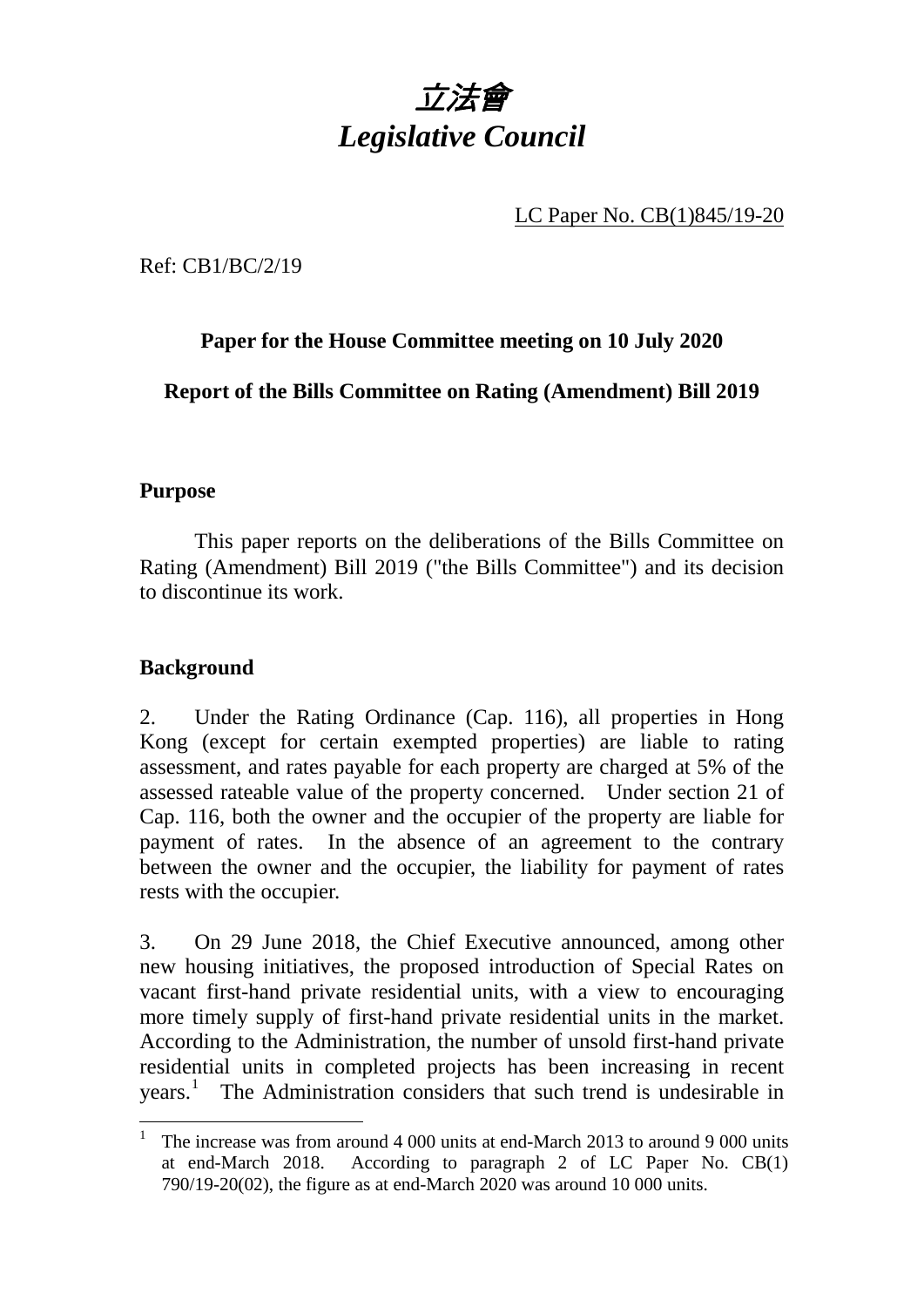the face of a housing shortage and more effective measures have to be taken to encourage developers to expedite the supply of first-hand private residential units in completed projects. To this end, the Administration proposes to amend Cap. 116 to introduce Special Rates on vacant first-hand private residential units.

### **The Rating (Amendment) Bill 2019**

4. The Rating (Amendment) Bill 2019 ("the Bill") was gazetted on 13 September 2019 and received its First Reading in the Legislative Council ("LegCo") on 23 October 2019. The Bill seeks to amend Cap. 116 to introduce Special Rates chargeable on first-hand private domestic premises that are unsold for a certain period of time after the issue of the occupation permits ("OP") for the premises, and that are either unleased for a certain period of time or leased to a person below market rent; and to provide for related matters.

5. The key features of the Bill are set out in paragraphs 5 to 18 of the LegCo Brief (File Ref.: HDCR4-3/PH/10-5/30) issued by the Transport and Housing Bureau on 11 September 2019. In gist, the Bill seeks to introduce a new Special Rates regime targeting first-owners of first-hand private residential units with OP issued for 12 months or more. A first-owner<sup>[2](#page-1-0)</sup> who holds a specified tenement (namely, a building or structure (or any part thereof) held as a distinct or separate holding and permitted for domestic use under OP) on the last day of a reporting period would be liable to the Commissioner of Rating and Valuation ("CRV") for payment of Special Rates, subject to certain exceptions.<sup>[3](#page-1-1)</sup> The liability for the payment of Special Rates would fall on a first-owner who holds a specified tenement on the last day of the relevant 12-month reporting period, subject to the following exceptions:

<span id="page-1-0"></span><sup>&</sup>lt;sup>2</sup> Under the new section 49B, a first-owner of a specified tenement is the person who holds the specified tenement on its OP date.

<span id="page-1-1"></span><sup>&</sup>lt;sup>3</sup> Special Rates would not apply to the premises specified in section 2 of the new Schedule 1 to Cap. 116, which include premises held by the Government, subsidized housing and transitional housing, hotels and guesthouses, student quarters in schools and universities, hospitals and residential care homes etc. ("excluded premises").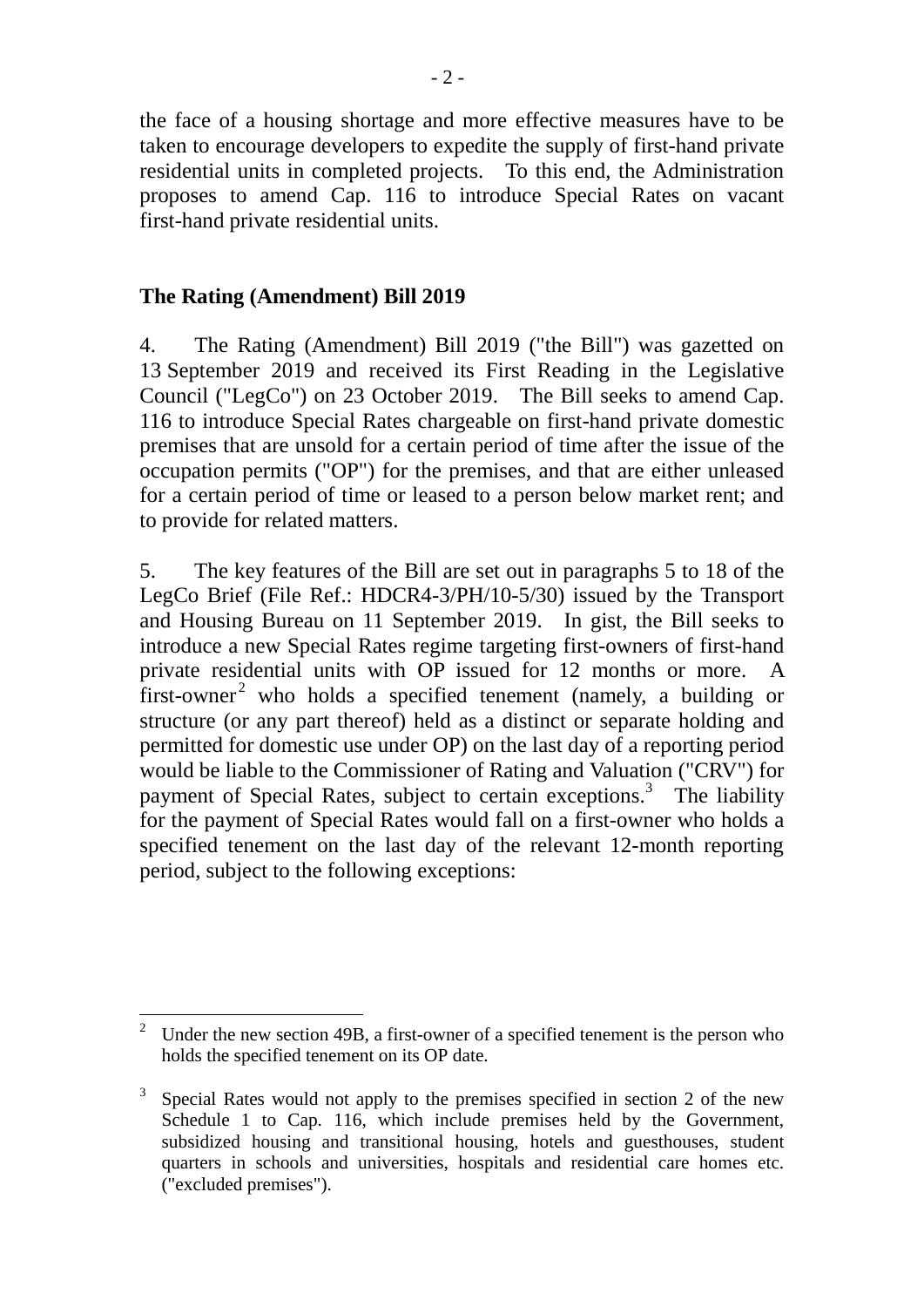- (a) where the specified tenement is leased to a person (other than a related party of the first owner) under a stamped tenancy agreement at a rent not less than the market rent;
- (b) where the specified tenement is provided by the first-owner as an employer to an employee of the first-owner as a place of residence;
- (c) where an agreement for sale and purchase of the specified tenement entered into by the first-owner as vendor with another person (other than a related party of the first-owner) as purchaser is in force on the last day of the reporting period;
- (d) where the first-owner does not hold any other specified tenement as a first-owner during the reporting period; or
- (e) where the specified tenement falls within excluded premises.

6. Special rates chargeable on a specified tenement would be calculated at the rate of 200% of the rateable value of the specified tenement as at a certain date. Such rate may be amended by the Secretary for Transport and Housing by notice published in the Gazette. A first-owner who holds any specified tenement at any time during a 12-month reporting period must submit returns to CRV within 28 days after the end of the relevant reporting period. The Bill, if passed, would come into operation on the expiry of three months beginning on the day on which the enacted Amendment Ordinance is published in the Gazette.

#### **The Bills Committee**

7. At the meeting of the House Committee held on 8 May 2020, members agreed to form a Bills Committee to study the Bill. Under the chairmanship of Hon Jeffrey LAM Kin-fung, the Bills Committee has held two meetings to examine the Bill. The membership list of the Bills Committee is in the **Appendix**.

8. Members note that if the Second Reading debate on the Bill is to resume at the last Council meeting of 15 July 2020 before the prorogation of the Sixth LegCo, the Bills Committee should complete its work by the end of June 2020. While some members consider that the Bills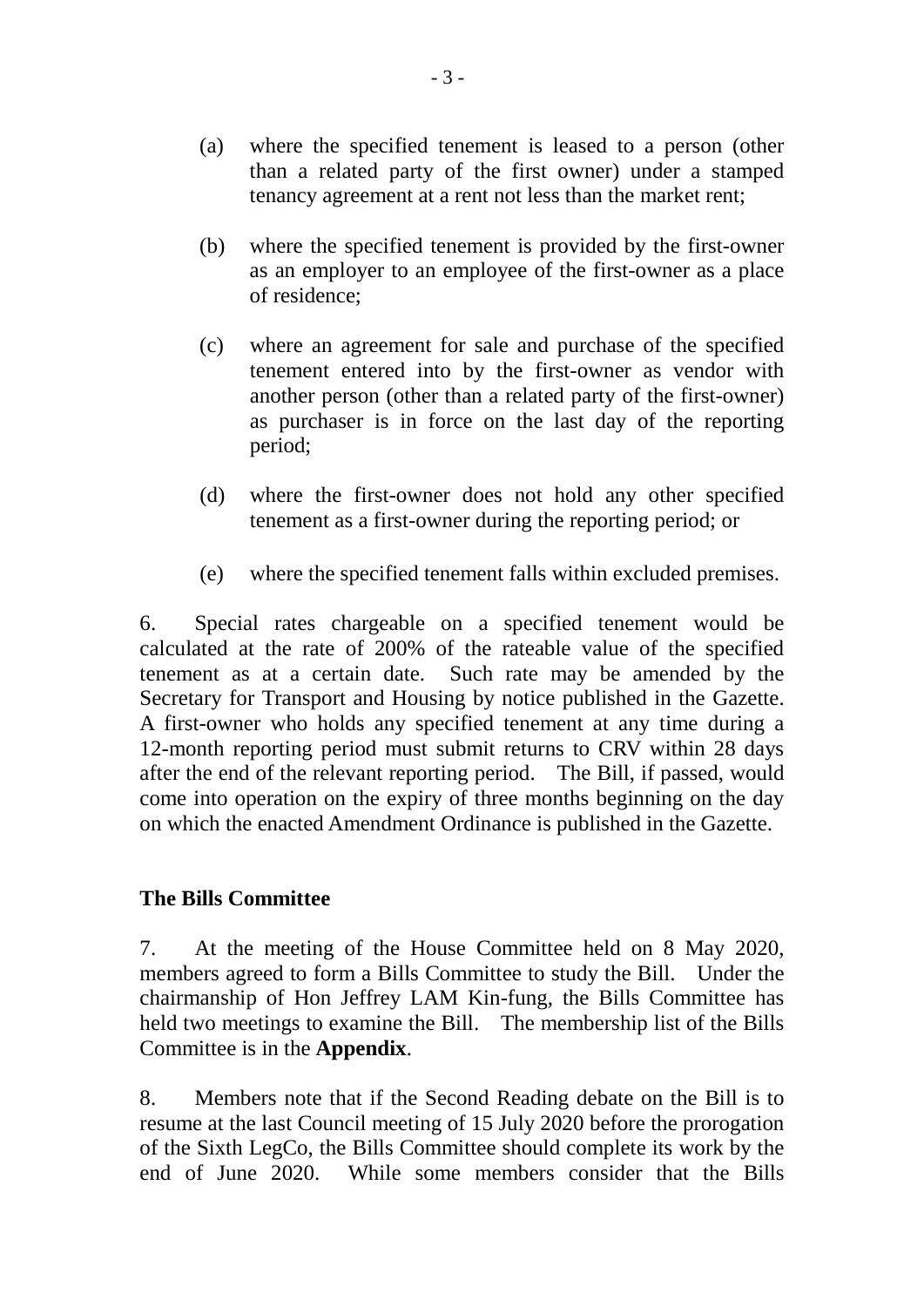Committee should endeavour to complete the scrutiny of the Bill by expediting its work as far as possible, the majority of members have expressed reservation on the feasibility of completing scrutiny of the Bill within such a short period of time. At its second meeting on 23 June 2020, in view that a considerable amount of work remained outstanding, including the need for receiving views on the Bill from the public and stakeholders, and clause-by-clause examination of the Bill (which contains a total of over 40 clauses), the Bills Committee agreed to discontinue its work and report the decision to the House Committee as soon as possible.

### **Deliberations of the Bills Committee**

9. Members' views on the Bill are diverse. While some members have expressed support for the policy intent of the Bill to encourage developers to expedite the supply of first-hand private residential units in completed projects, there are concerns about the basis substantiating this intent and the means of achieving it by introducing a new tax type. The Bills Committee's deliberations are set out in the ensuing paragraphs.

## Policy rationale and objective

10. Some members agree to the policy intent of the Bill to achieve effective use of available housing resources by increasing the circulation of first-hand private residential units. These members opine that imposing the proposed Special Rates, which for one year, according to the Administration, roughly equals to 5% of the property value, $4$  is a mild measure when put in context with the rise in property prices of about 2.4 times in the past 10 years. They hope that the charging of the Special Rates can send a clear signal to the market to prevent hoarding of first-hand private residential units in completed projects. This notwithstanding, other members are skeptical about the connotation of the data on which the Administration based to define the problem that it intends to address by way of introducing the Bill. Noting that the purported 10 000 units of "unsold first-hand private residential units" as at the end of March 2020 may include vacant units and units rented out by developers (e.g. as serviced apartments), members have enquired about the number of vacant units therein as this can shed light on the vacancy situation of first-hand private residential units.

<span id="page-3-0"></span><sup>&</sup>lt;sup>4</sup> See paragraph 12 of the LegCo Brief (File Ref.: HDCR4-3/PH/10-5/30).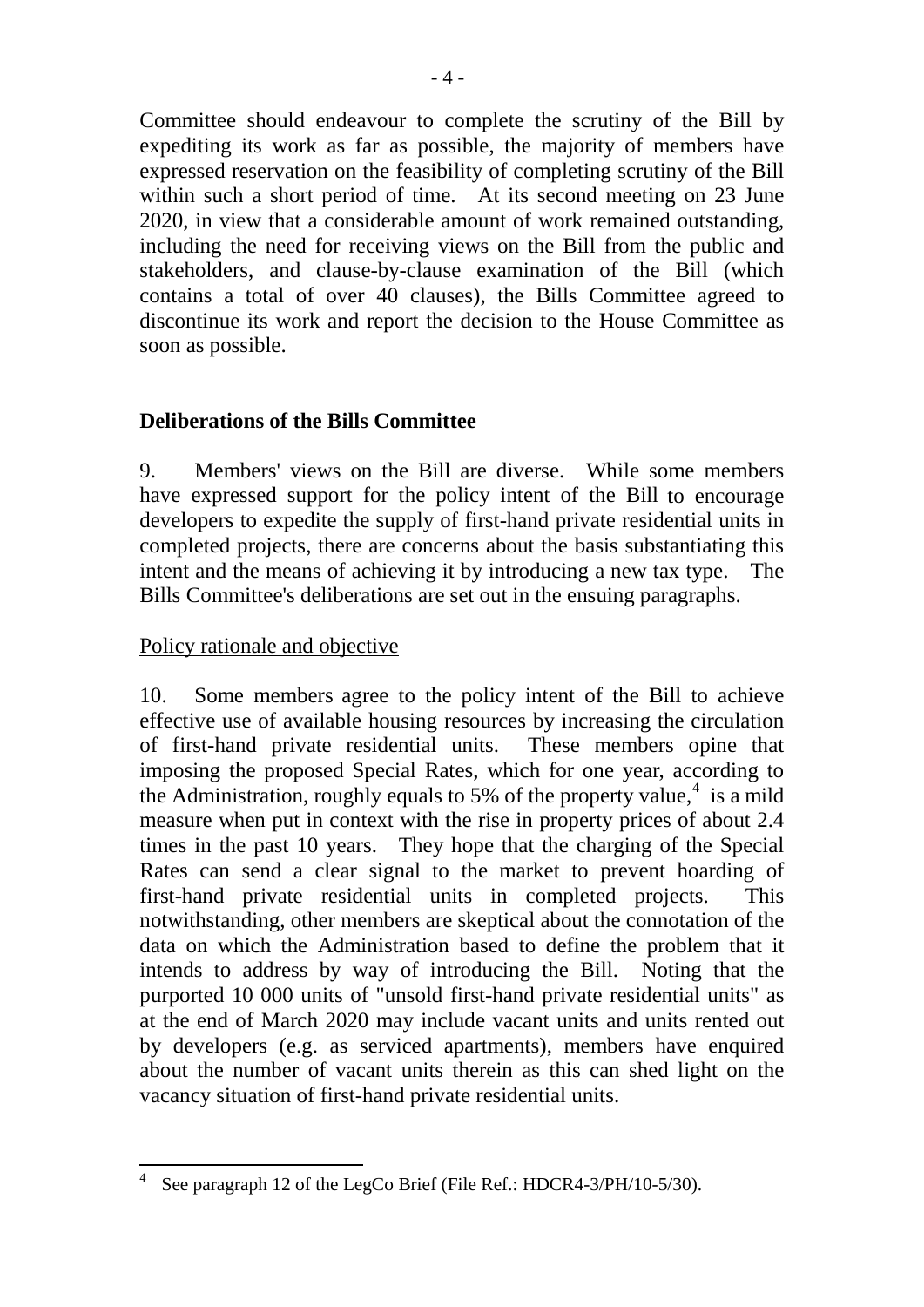11. According to the Administration, there is a continuous upward trend of the number of "unsold first-hand private residential units". The number of "unsold first-hand private residential units" increased from around 4 000 units at end 2012 to 6 000 units at end 2014, and further increased to 9 000 units at end 2017. The latest figure as at end-March 2020 is around 10 000 units. The Administration considers that this continuous upward trend of the number of "unsold first-hand private residential units" is undesirable in the face of the current housing demand-supply imbalance. Therefore, the Administration considers that an effective measure has to be taken to encourage developers to expedite the supply of first-hand private residential units in completed projects to the market.

12. The Administration has further explained that as developers are currently not required to declare the status of the "unsold first-hand private residential units", the Administration does not have information on how many of them are rented out or are for self-use purpose, and would not know the reason for such units to remain unsold/vacant. The Administration remains of the view that as these units have been issued with OP, which implies in principle that developers have completed the building works of the relevant buildings and units, the units can be occupied and put into effective use. However, a number of members have expressed the view that this argument of the Administration may not substantiate as a basis for introducing the proposed Special Rates, being a new tax type with far-reaching consequences on the community. These members also opine that one cannot see signs of hoarding of first-hand private residential units by developers from the statistics provided by the Administration.

13. Members have enquired about the number of unsold first-hand private residential units which would be regarded by the Administration as normal and reasonable, and the anticipated increase in the supply of first-hand private residential units that the Bill, if enacted, could bring about. Regarding these queries, the Administration has reiterated that the policy objective of the Bill is to encourage developers to expedite the supply of completed first-hand private residential units to the market. The Administration does not set a hard target regarding the number of "unsold first-hand private residential units".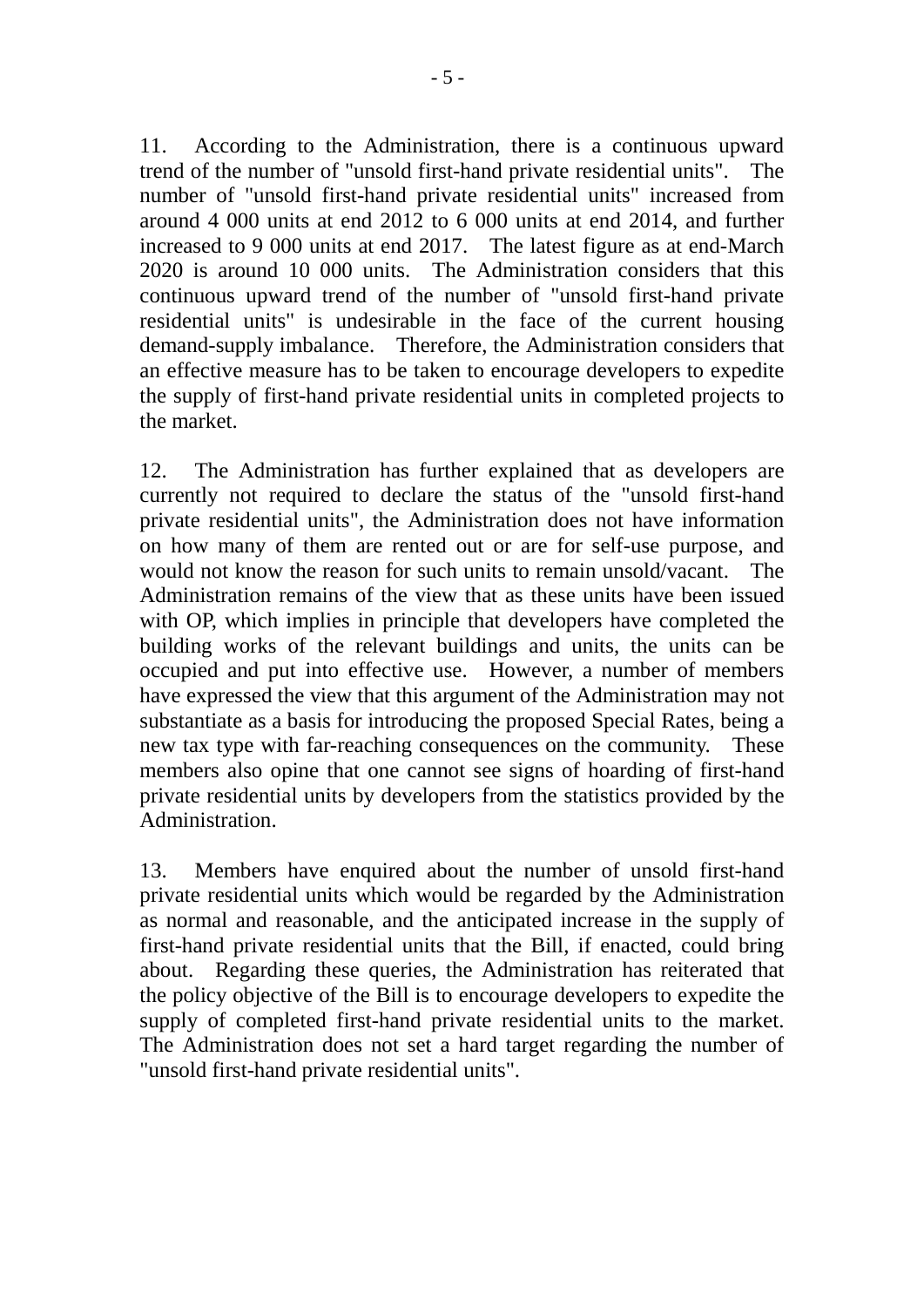Issuing date of Occupation Permit vis-à-vis issuing date of Certificate of Compliance as reference point for applying Special Rates

14. Under the Bill, first-hand private residential units with OP issued for 12 months or more that are unsold, and have not been rented out for 183 days or more in aggregate during the past 12 months will be subject to Special Rates.

15. Members have criticized the Administration for being oblivious to the fact that residential units issued with OPs but not yet issued the Certificates of Compliance ("CC") and refurbished by developers are not yet ready for occupation by tenants and hence not ready to be rented out. Members have asked why the Administration did not adopt the issuing date of CC, instead of the issuing date of OP, as the reference point for determining when the developers should start submitting returns on the status of the units under the Special Rates regime.

16. The Administration considers it appropriate to adopt the issuing date of OP (instead of the issuing date of CC) as the reference point for the following reasons:

- (a) in principle, the issue of an OP implies that the relevant unit can be occupied and put into effective use;
- (b) developers do not have to wait until the issue of CC in order to sell or rent out the units. According to the Consent Scheme, developers may apply to the Lands Department for pre-sale consent at a maximum of 30 months in advance of the completion of a residential property project. Furthermore, starting from 2002, lease conditions in general provide that developers can rent out completed units with OP issued. Developers who are able to fulfill certain requirements (e.g. the tenancy period shall not exceed 10 years) can rent out the units without the need to obtain prior consent from the Director of Lands. In other words, even if CC has not been issued for the development project, the developer may choose to rent out the units after obtaining OP;
- (c) some development or redevelopment projects covered by old leases are not subject to the Consent Scheme. Developers do not have to apply for pre-sale consent or CC prior to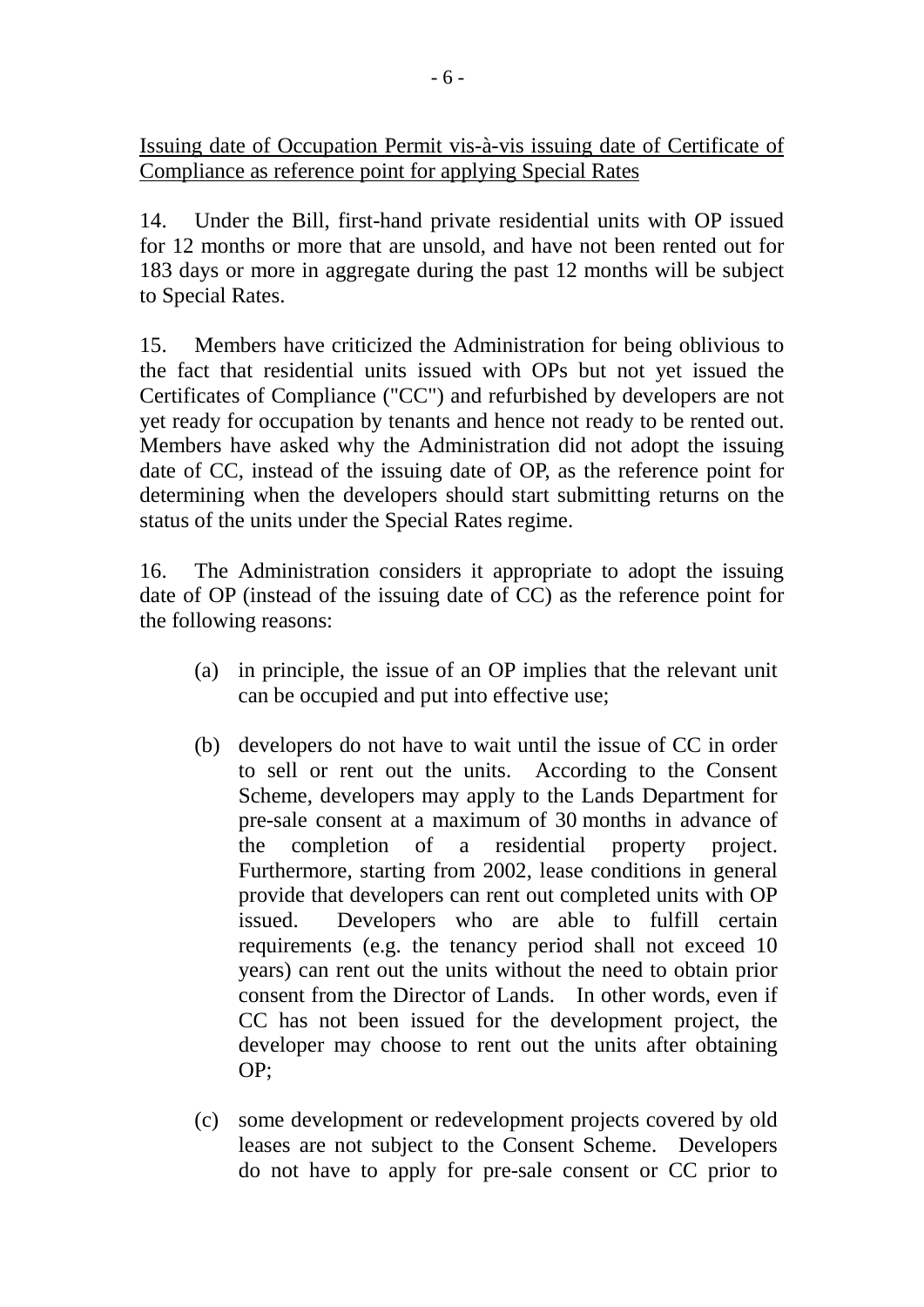selling these units. Furthermore, even if the development projects are subject to the Consent Scheme, the relevant lease conditions do not specify a time limit for developers to obtain CC. The Administration is concerned that adopting the issuing date of CC as the reference point may induce circumvention, e.g. delay in applying for CC, or even not applying for CC with the Lands Department on the grounds that the relevant units are for rental only; and

(d) on the contrary, in accordance with the "Building Covenant" clause in the land grant or lease conditions, developers are required to complete the construction of the minimum gross floor area specified in the land grant or lease conditions and obtain the OP within the specified period. Adopting the issuing date of OP as the reference point helps guard against possible circumvention.

17. The Administration considers that developers should have enough time to sell or rent out their first-hand private residential units under the Bill, given that under the existing mechanism, developers may apply for pre-sale consent at a maximum of 30 months in advance of project completion, or may rent out the unit after OP has been issued for the project (regardless of whether CC has been issued for the project).

## Threshold for exempting Special Rates in the case of rented units

18. As regards units for rent, under the Bill, developers do not have to pay Special Rates in respect of a specified tenement if such tenement is let to a person (other than a related party of the first-owner) under a stamped tenancy agreement at a rent not less than the market rent and for not less than 183 days in aggregate during the reporting period. Members have questioned the basis for setting the said threshold of 183 days but not shorter or longer.

19. The Administration has explained that the arrangement is proposed with a view to allowing developers to supply the units to the market through renting, while minimizing the possibility of circumvention as far as possible. According to the Bill, a reporting period refers to a period of every 12 months. The Administration considers it reasonable and appropriate to set the threshold for renting out a unit at 183 days (i.e. around six months or half of a reporting period); a shorter period may reduce the effectiveness of the measure while a longer period may be over stringent.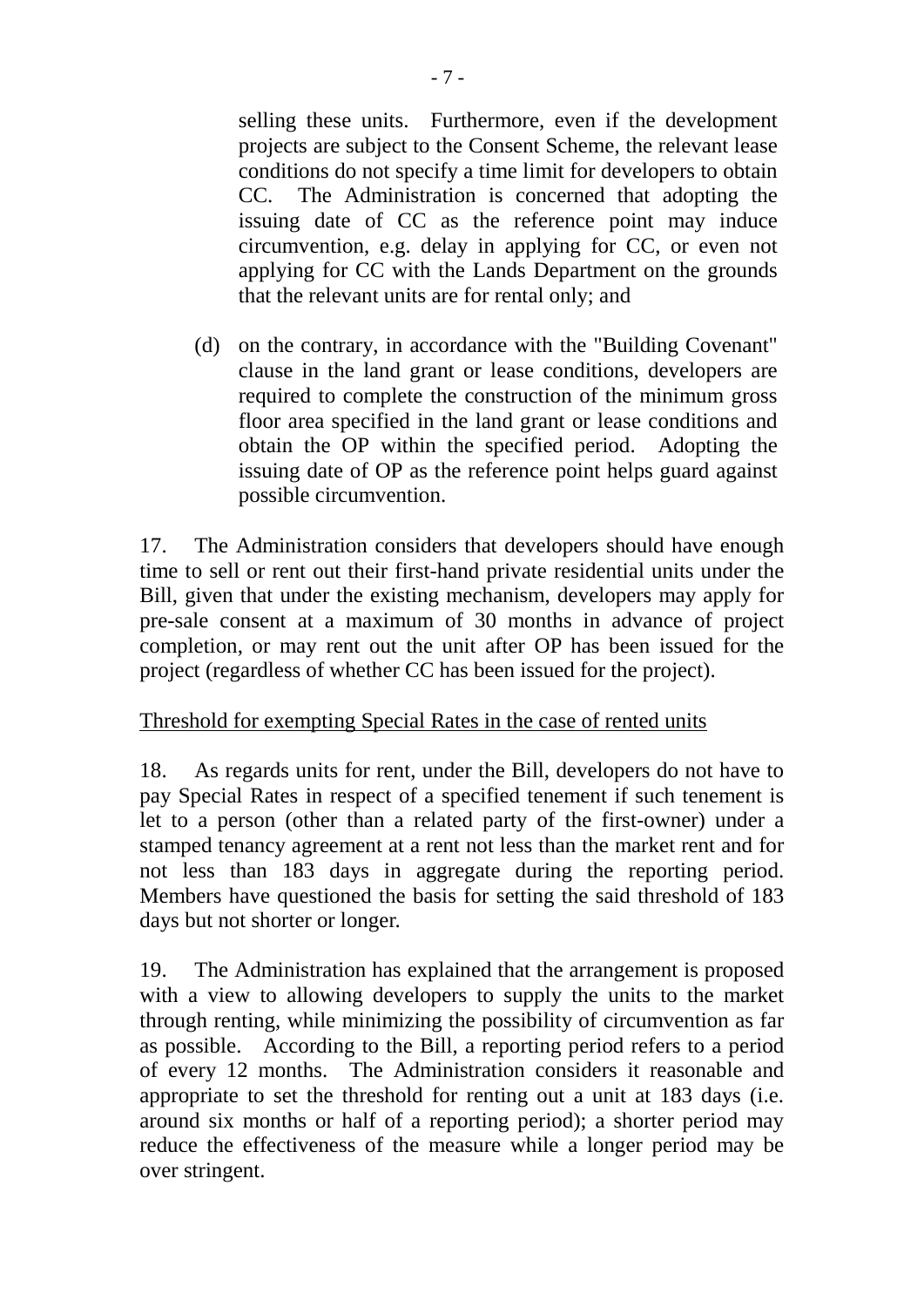Consistency with protection of private property rights under the Basic Law and applicability of proportionality test

20. Some members consider that in essence, the Special Rates regime proposed under the Bill imposes on a first-owner of a specified tenement a restriction to hold (or keep) his/her own property beyond a specified period of time after the day on which the OP for the specified tenement is issued. Those first-owners who do not dispose of their properties in accordance with the proposed provisions would be subject to Special Rates. Evasion of Special Rates may lead to criminal liability.

21. These members cast doubt on whether and how the proposed Special Rates regime would be consistent with Article 6 of the Basic Law ("BL 6") in relation to protecting the right of private ownership of property in accordance with law. Furthermore, Article 105 of the Basic Law ("BL 105") provides that the Hong Kong Special Administrative Region ("HKSAR") shall, in accordance with law, protect the right of individuals and legal persons to the acquisition, use, disposal and inheritance of property and their right to compensation for lawful deprivation of their property. In the light of BL 6 and BL 105, it appears that the Special Rates regime could affect individuals' right in disposal of private property and the right of private ownership of property. Members and the Legal Adviser to the Bills Committee have queried how the proposed Special Rates regime can reconcile with the right of individuals and legal persons in private property under BL 6 and BL 105; and whether the proposed measure could satisfy the four-step proportionality test as laid down in the case of *Hysan Development & Others v Town Planning Board* (2016) 19 HKCFAR 372.

22. The Administration has advised that Special Rates is a kind of tax. Taxation is governed by Article 108 of the Basic Law ("BL 108"). BL 108 provides that HKSAR shall practise an independent taxation system; and HKSAR shall, taking the low tax policy previously pursued in Hong Kong as reference, enact laws on its own concerning types of taxes, tax rates, tax reductions, allowances and exemptions, and other matters of taxation. BL 6 has no application to tax legislation. The Administration considers that the proposed Special Rates regime is consistent with BL 6.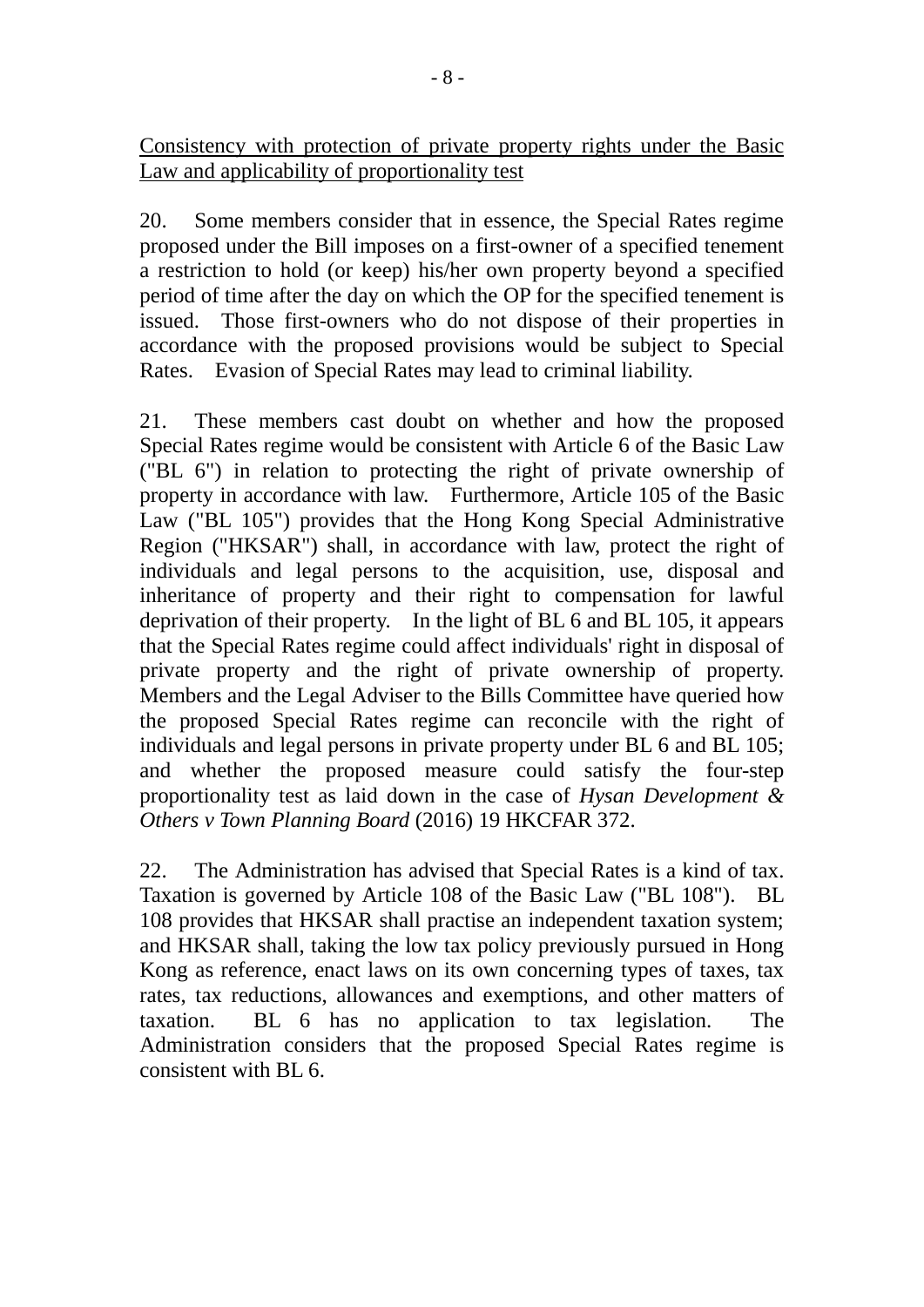23. On the consistency with BL 105, the Administration has advised that in *Weson Investment Ltd v Commissioner of Inland Revenue* [2007] 2 Hong Kong Law Reports & Digest 567 (CA), the Court of Appeal has clearly established that BL 105 has no application to tax legislation. As explained in the above court case, BL 105 and BL 108 are mutually exclusive. When the Government imposes tax on the individual, of necessity it deprives the individual of his property without any right to compensation. In a similar vein, the argument that tax legislation must satisfy a proportionality test under BL 105 was rejected. Unless the taxation scheme cannot be regarded as genuine, but is in fact a disguised expropriation of property, BL 105 has no application. In view of the above and the fact that Special Rates is a tax, the Administration considers that the proposed Special Rates regime would unlikely engage BL 105 and therefore would not trigger the proportionality test in this context.

#### Other means to combat hoarding

24. Members in general agree that hoarding of first-hand private residential units is undesirable. On the means to combat the unreasonable hoarding of first-hand private residential units, members have asked whether the Administration has considered specifying requirements in the land grant or lease conditions that developers have to sell all first-hand private residential units within a specific timeframe upon completion.

25. The Administration has advised that such approach can only cover residential units built on newly leased land, but cannot regulate residential units built on previously leased land, including "unsold first-hand private residential units" currently in the market. This is not in line with the policy intention of the Administration to expedite the supply of first-hand units by developers through the measures. Furthermore, to require developers to sell all units within a specific timeframe through land grant or lease would preclude the situation of developers assigning the whole building for rental purpose (e.g. serviced apartments) rather than for sale purpose, which may be over stringent. Balancing the pros and cons, the Administration considers it more appropriate to implement the Special Rates measure by way of legislation, and to specify that the relevant measure is applicable to all first-hand private residential units with OP issued.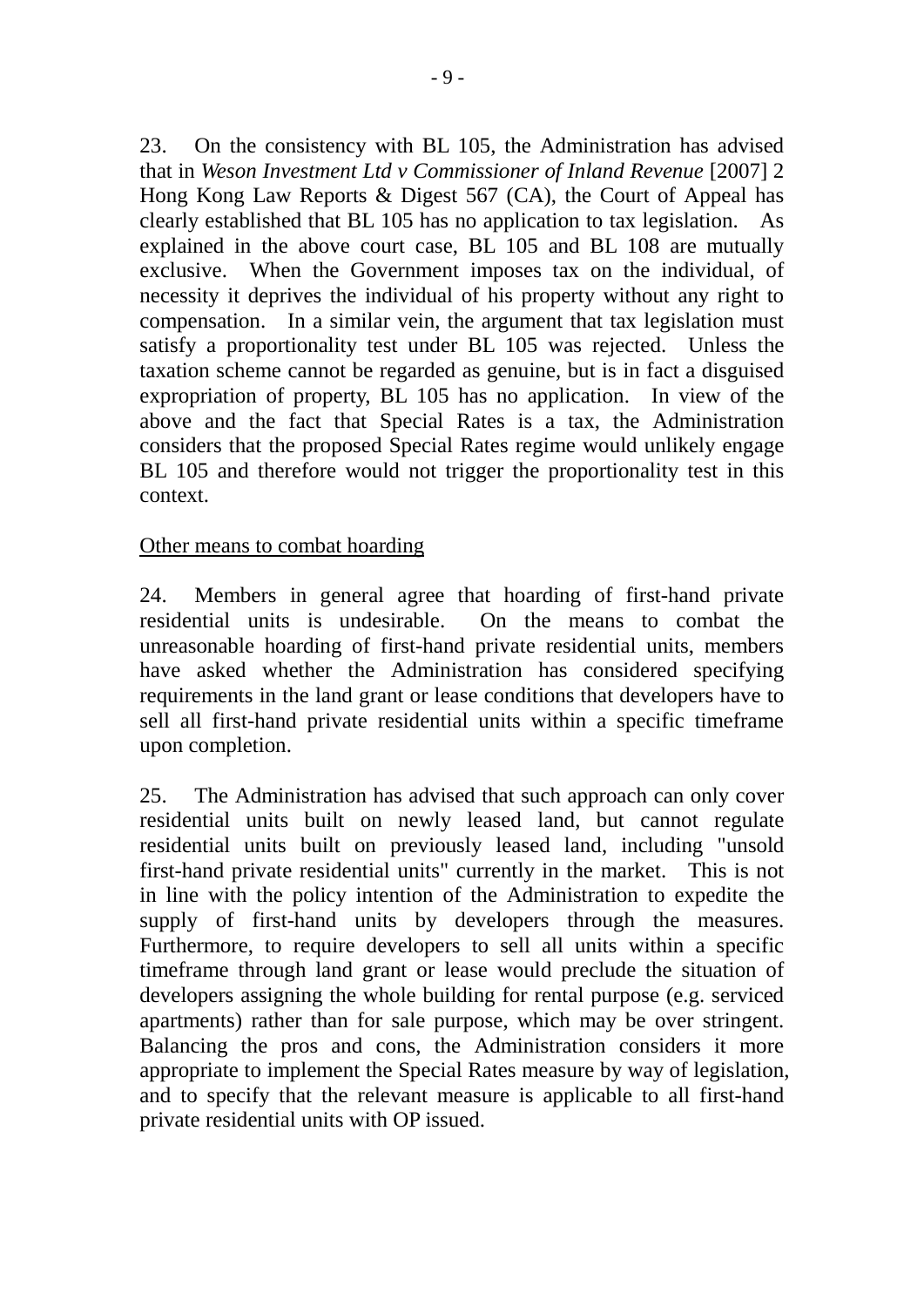## **Advice sought**

26. Members are invited to note the deliberations of the Bills Committee and its decision to discontinue its work.

Council Business Division 1 Legislative Council Secretariat 8 July 2020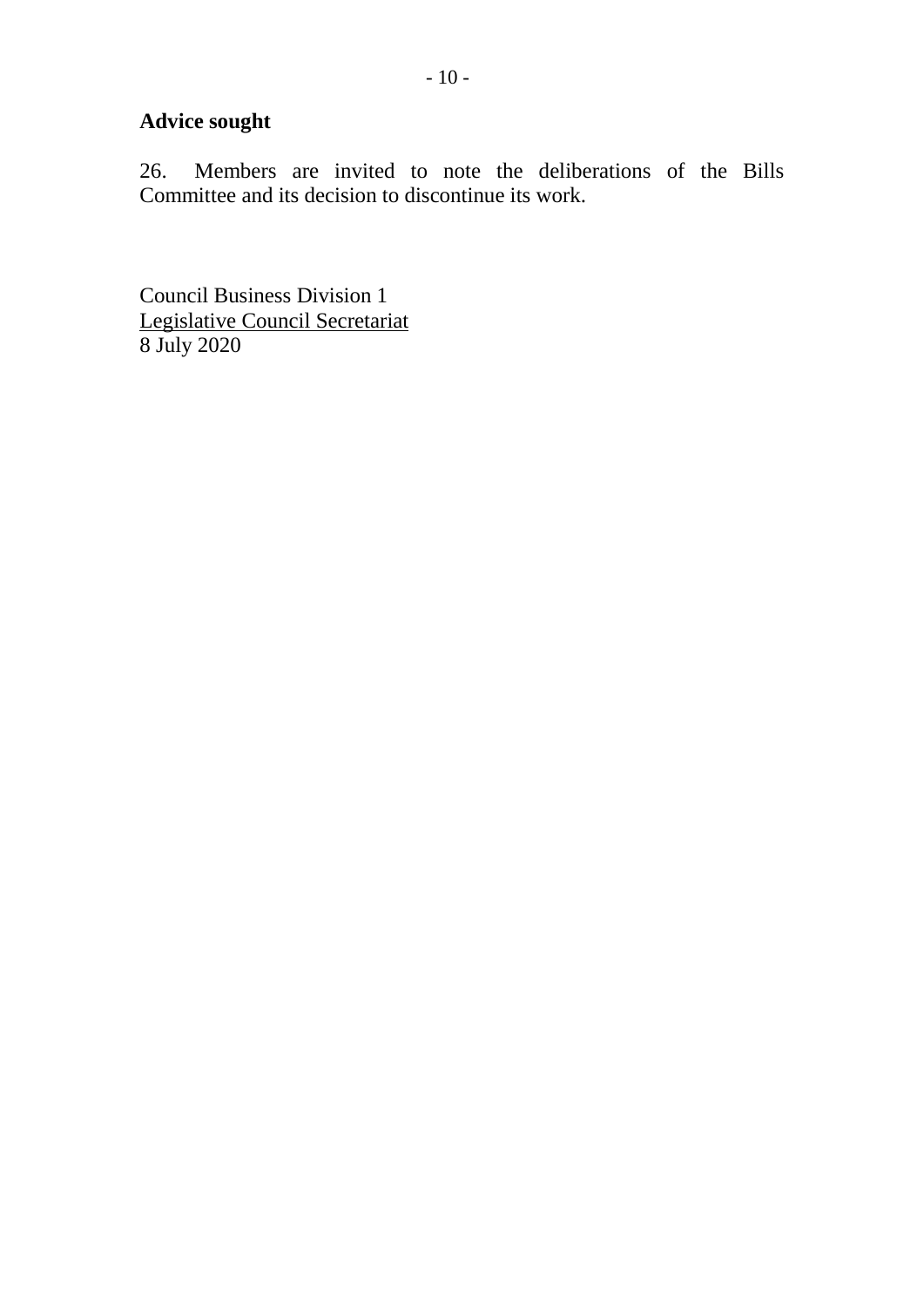# **Appendix**

# **Bills Committee on Rating (Amendment) Bill 2019**

# **Membership List \***

| <b>Chairman</b>      | Hon Jeffrey LAM Kin-fung, GBS, JP                                                                                                                                                                                                                                                                                                                                                                                                                                                                                                      |
|----------------------|----------------------------------------------------------------------------------------------------------------------------------------------------------------------------------------------------------------------------------------------------------------------------------------------------------------------------------------------------------------------------------------------------------------------------------------------------------------------------------------------------------------------------------------|
| <b>Members</b>       | Hon Abraham SHEK Lai-him, GBS, JP<br>Hon Tommy CHEUNG Yu-yan, GBS, JP<br>Hon WONG Ting-kwong, GBS, JP<br>Hon CHAN Hak-kan, BBS, JP<br>Hon Paul TSE Wai-chun, JP<br>Hon Steven HO Chun-yin, BBS<br>Hon Frankie YICK Chi-ming, SBS, JP<br>Hon Christopher CHEUNG Wah-fung, SBS, JP<br>Ir Dr Hon LO Wai-kwok, SBS, MH, JP<br>Hon CHUNG Kwok-pan<br>Hon Jimmy NG Wing-ka, BBS, JP<br>Hon SHIU Ka-fai, JP<br>Hon CHAN Chun-ying, JP<br>Hon LUK Chung-hung, JP<br>Hon LAU Kwok-fan, MH<br>Hon Tony TSE Wai-chuen, BBS<br>(Total: 17 members) |
| <b>Clerk</b>         | Mr Derek LO                                                                                                                                                                                                                                                                                                                                                                                                                                                                                                                            |
| <b>Legal Adviser</b> | Ms Vanessa CHENG                                                                                                                                                                                                                                                                                                                                                                                                                                                                                                                       |

**\*** Changes in membership are shown in Annex.